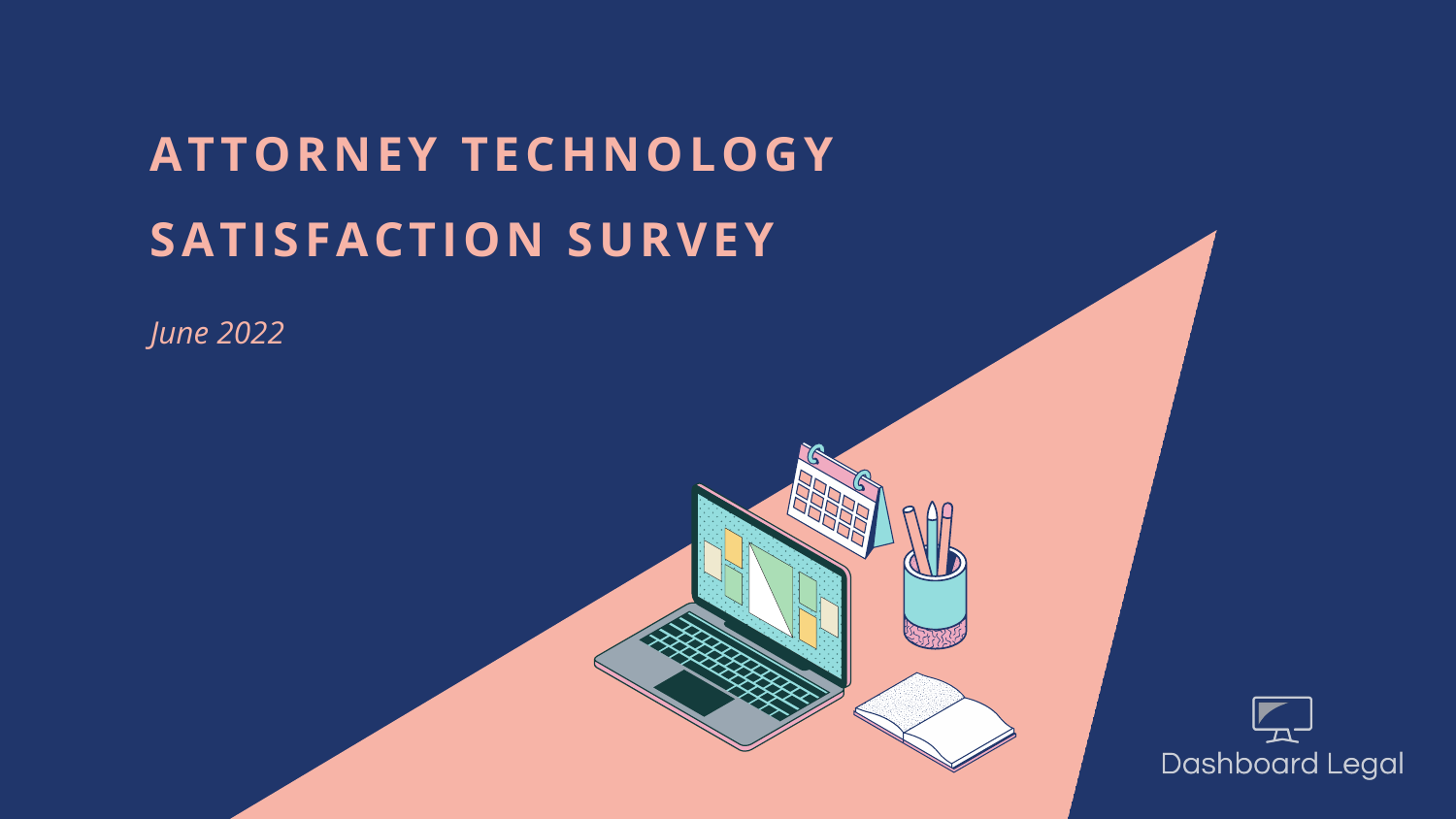- (1) Lawyers are generally dissatisfied with their tech stack (60%), but also believe their firm is in line with peer firms' **level of innovation.**
- **(2) Lawyers ranked (a) preventing missed deadlines, (b) automation of repeatable tasks, and (c) improving their skillset as highly impactful and unaddressed technology needs.**
- (3) The most important (and unexpected) result from the survey is delineated by comparing the intensity of answers to sections 1 and 2. Where attorneys are generally ambivalent about their existing tools, they feel strongly about the potential of technology to address certain workflow needs. These specific needs are covered in this white **paper.**

<u>If your role is to listen to attorneys and address their technology needs, this white paper is for you.</u>



The goal of the survey was to hear directly from attorneys about (1) their satisfaction with current firm technology and (2) **potential solutions with the greatest interest and need.**

**We surveyed 560 lawyers about their use of legal technology.**

**High-level the results show that:**

# **Introduction**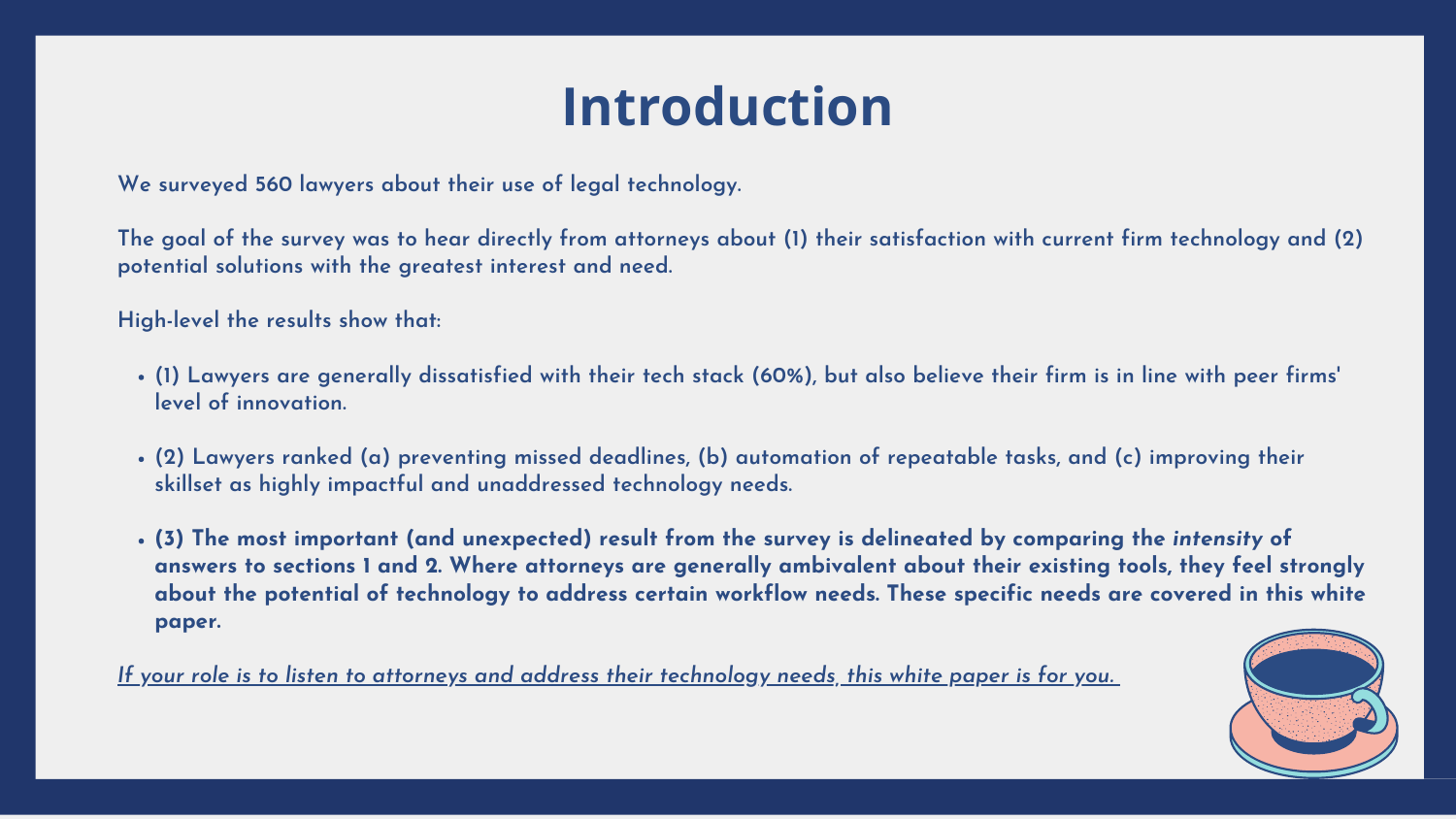\*DATA COLLECTED FROM POLLS OF 558 SELF-IDENTIFIED ATTORNEYS, CONDUCTED ON INSTAGRAM MAY 2022 (APPENDIX ON THE LAST SLIDE)

 $\mathbb{Z}$ Dashboard Legal

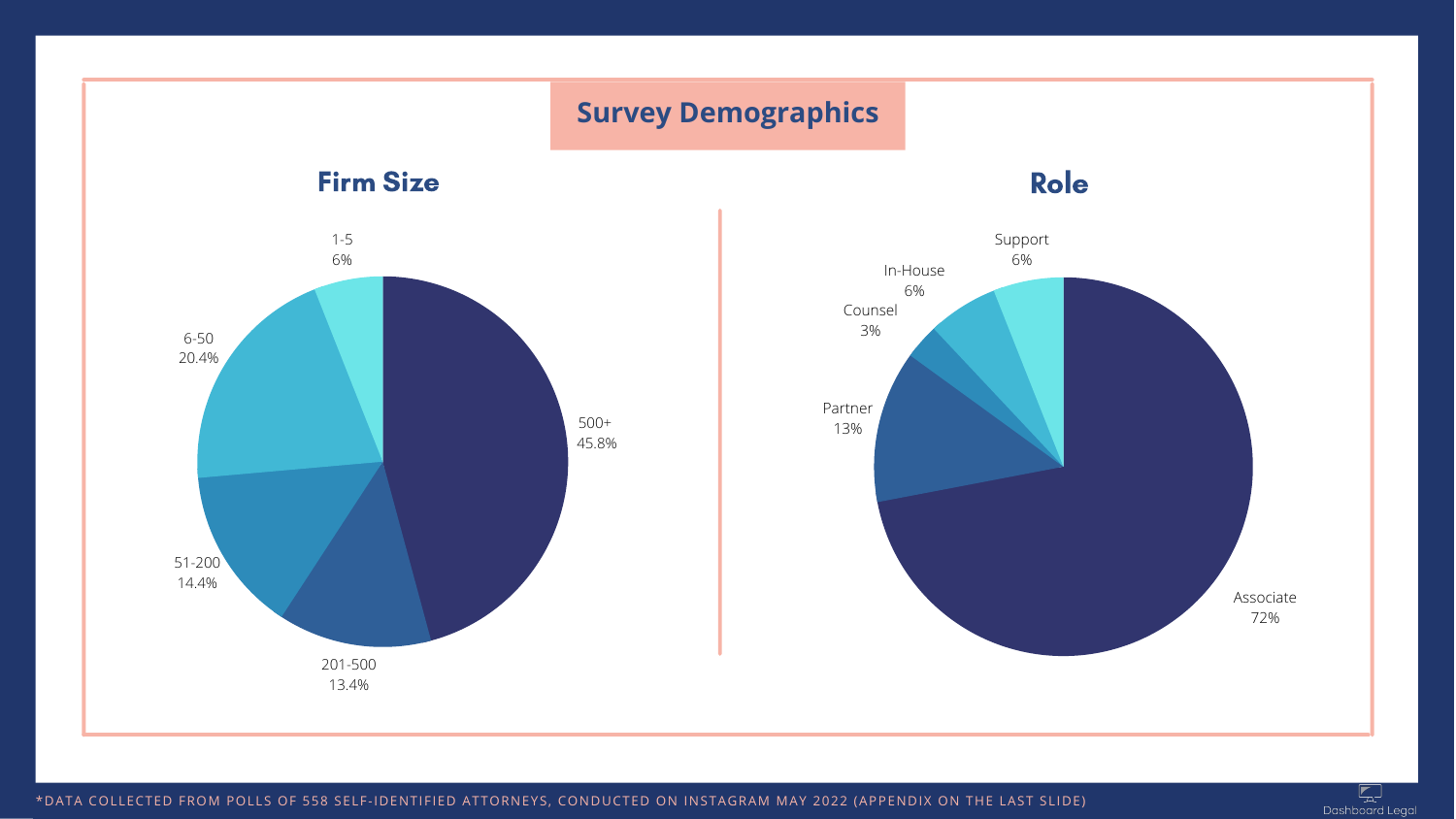Lawyers reported being generally dissatisfied with the technology at their firm (36.7% responded favorably).

A little over one third of respondents rerported using a new piece of legal technology in the past 6 months

*"ARE YOU SATISFIED WITH THE TECHNOLOGY AT YOUR FIRM"*

*"HAVE YOU USED A NEW PIECE OF LEGALTECH IN THE PAST 6 MONTHS"*







204 ATTORNEYS RESPONDED YES, 330 RESPONDED NO,

205 ATTORNEYS RESPONDED YES, 350 RESPONDED NO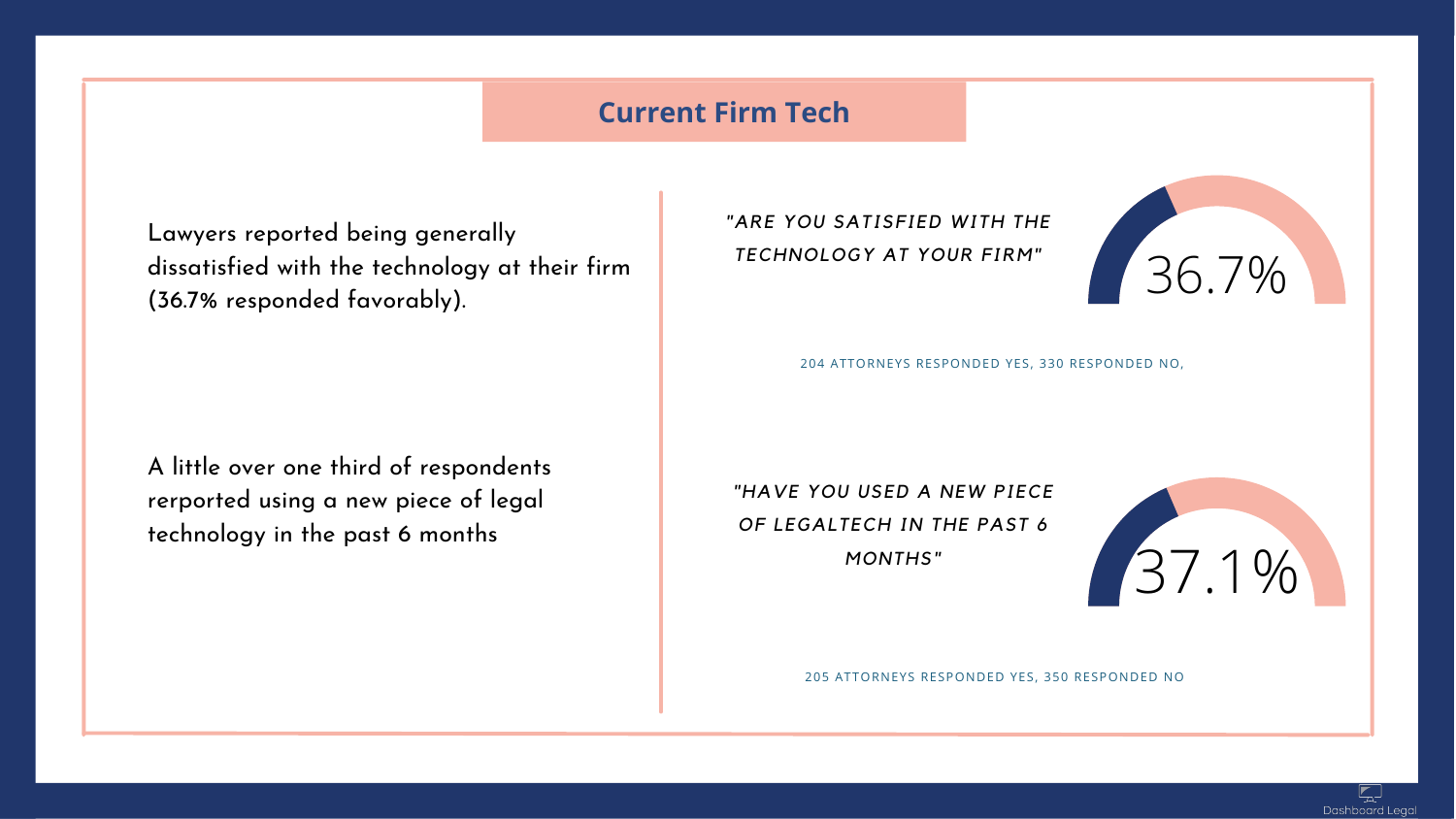

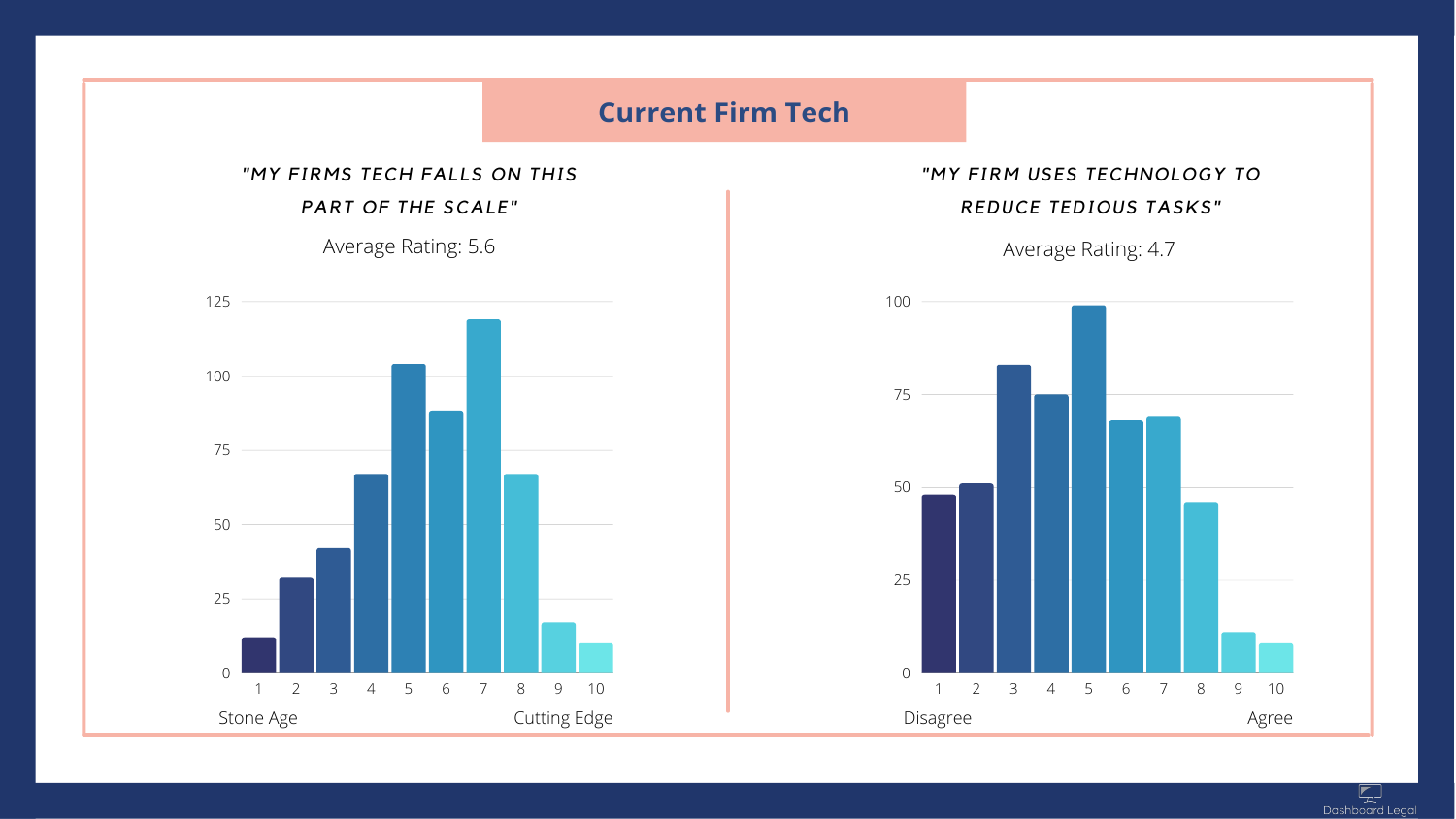

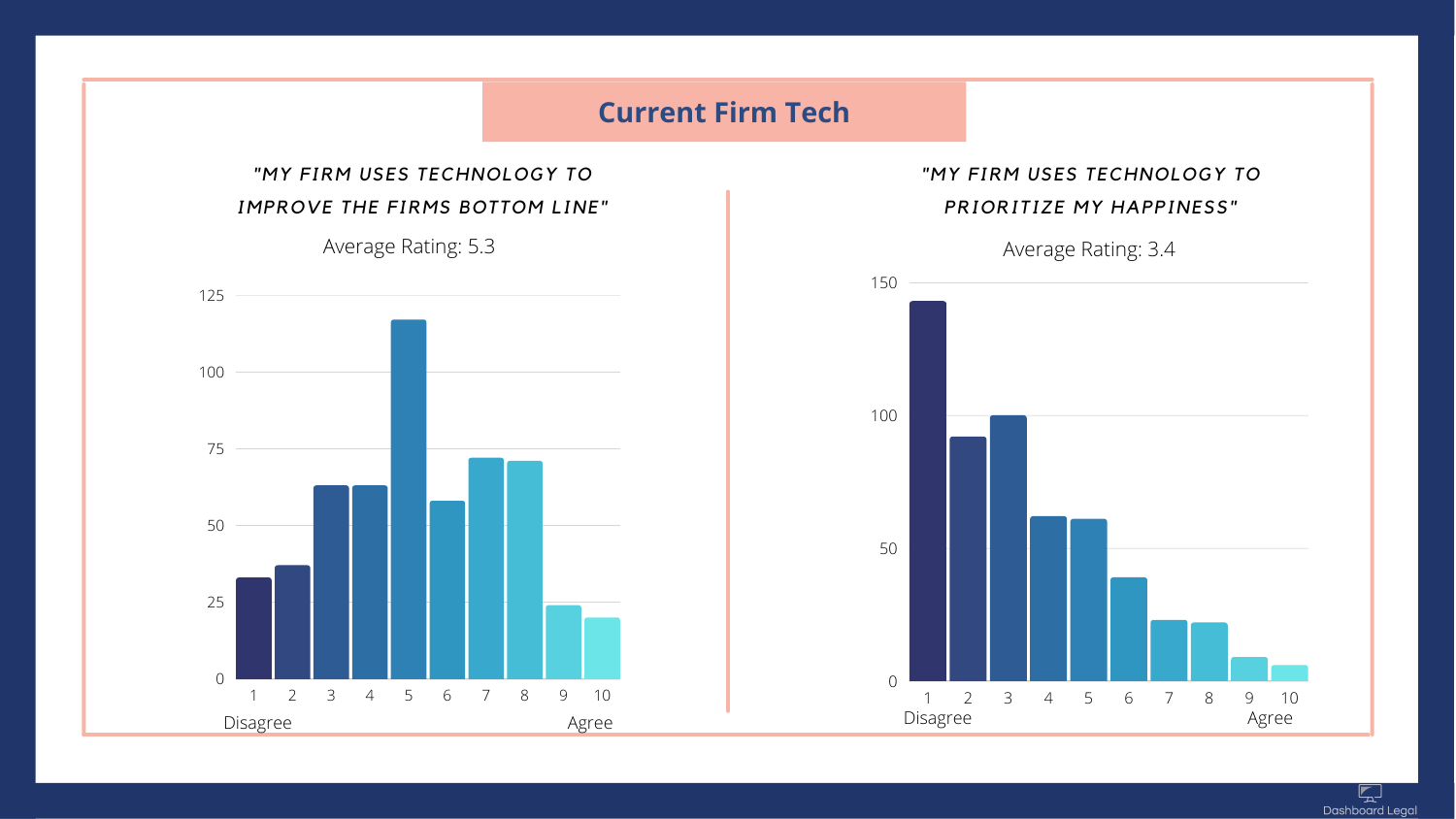





Average Rating: 4.7





### Time-Keeping

Average Rating: 4.2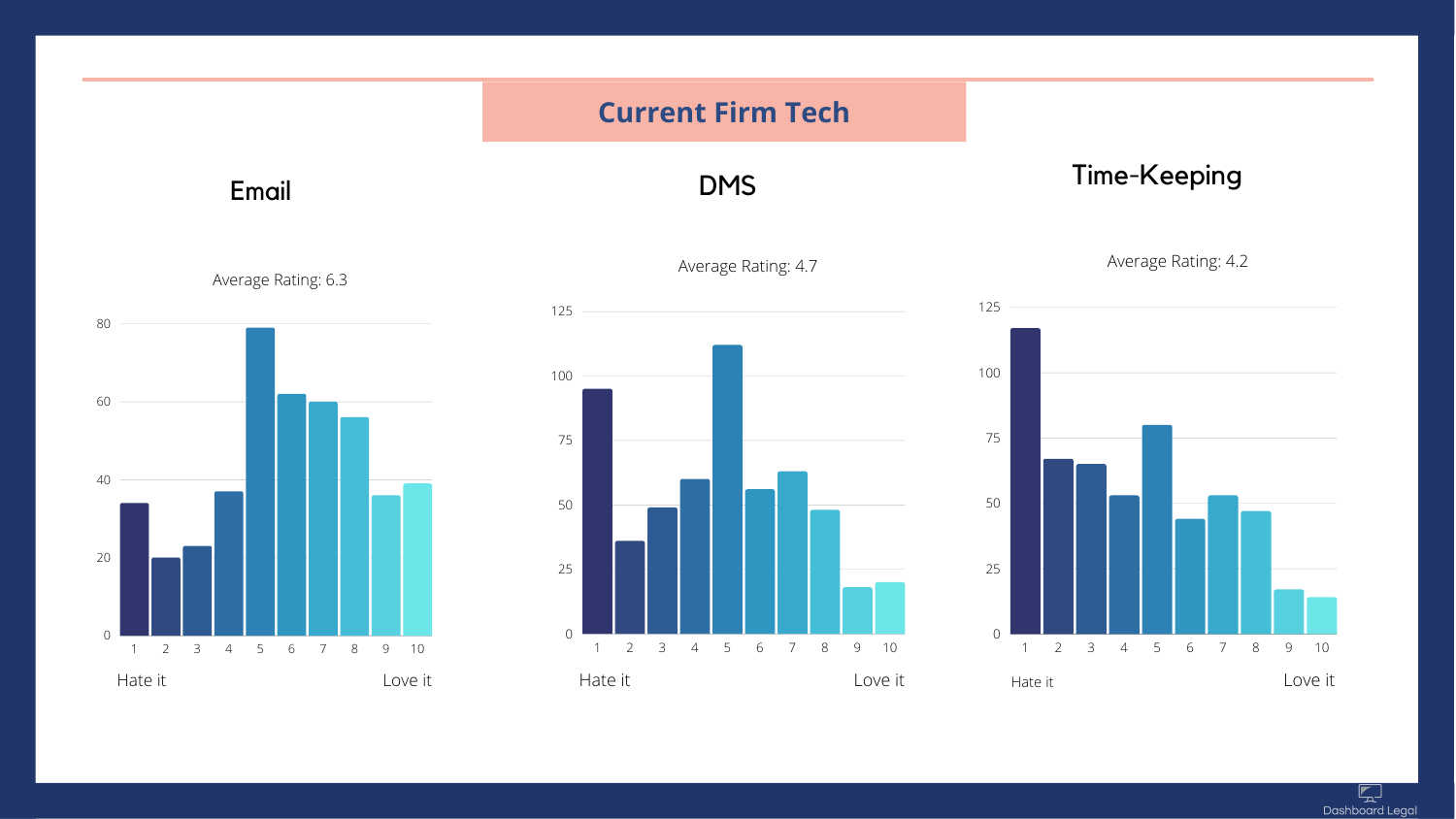### **Current Firm Tech**

### Document Automation

Average Rating: 1.8



### Collaboration Software

Average Rating: 3.4

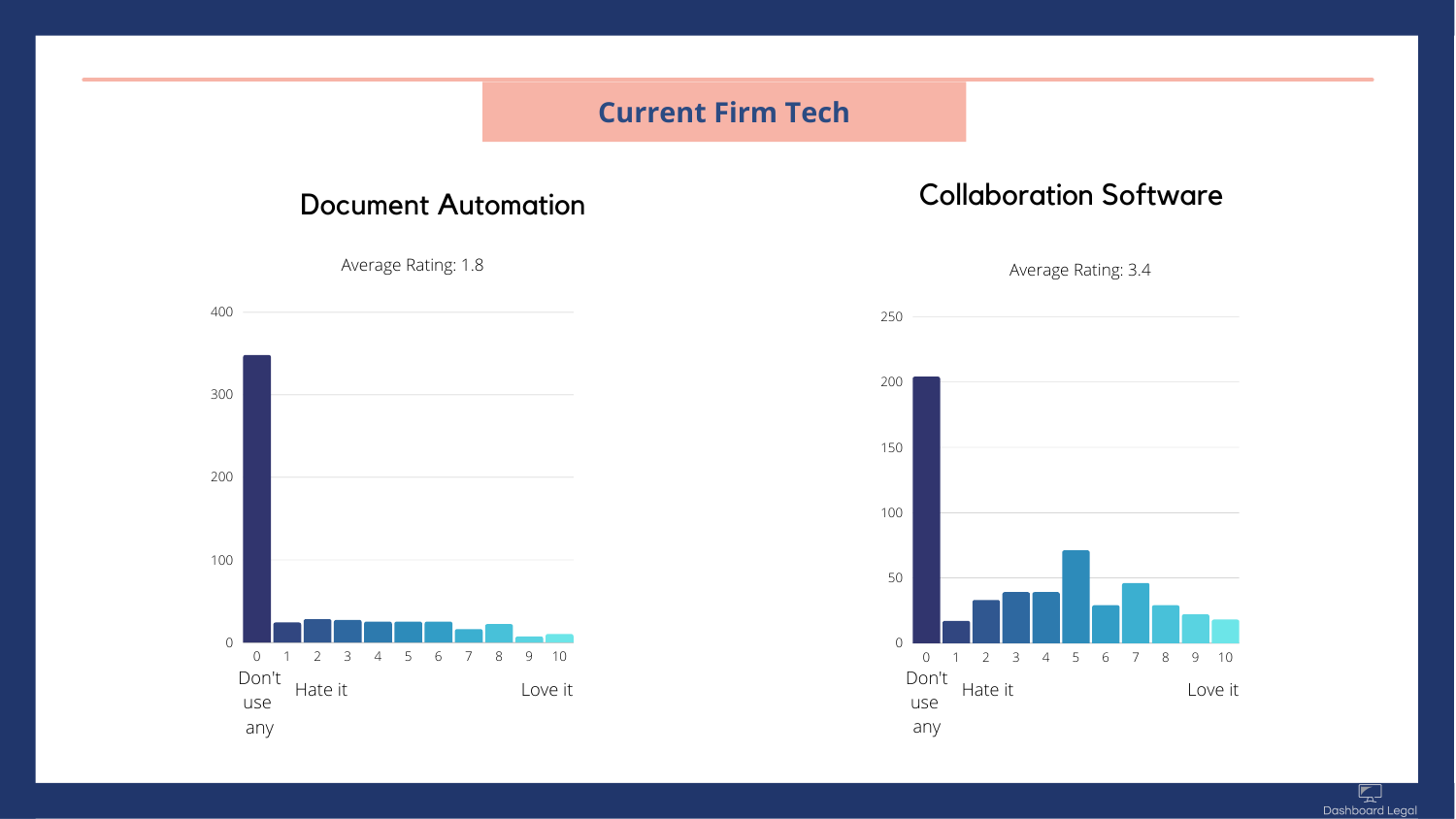Specifically, we asked *"If technology could help accomplish the following, which would be important and impactful to you..."*





We asked attorneys about their most acute needs, and the potential of technology to solve these specific problems.

# SECTION 2 *WHAT'S IMPORTANT TO LAWYERS*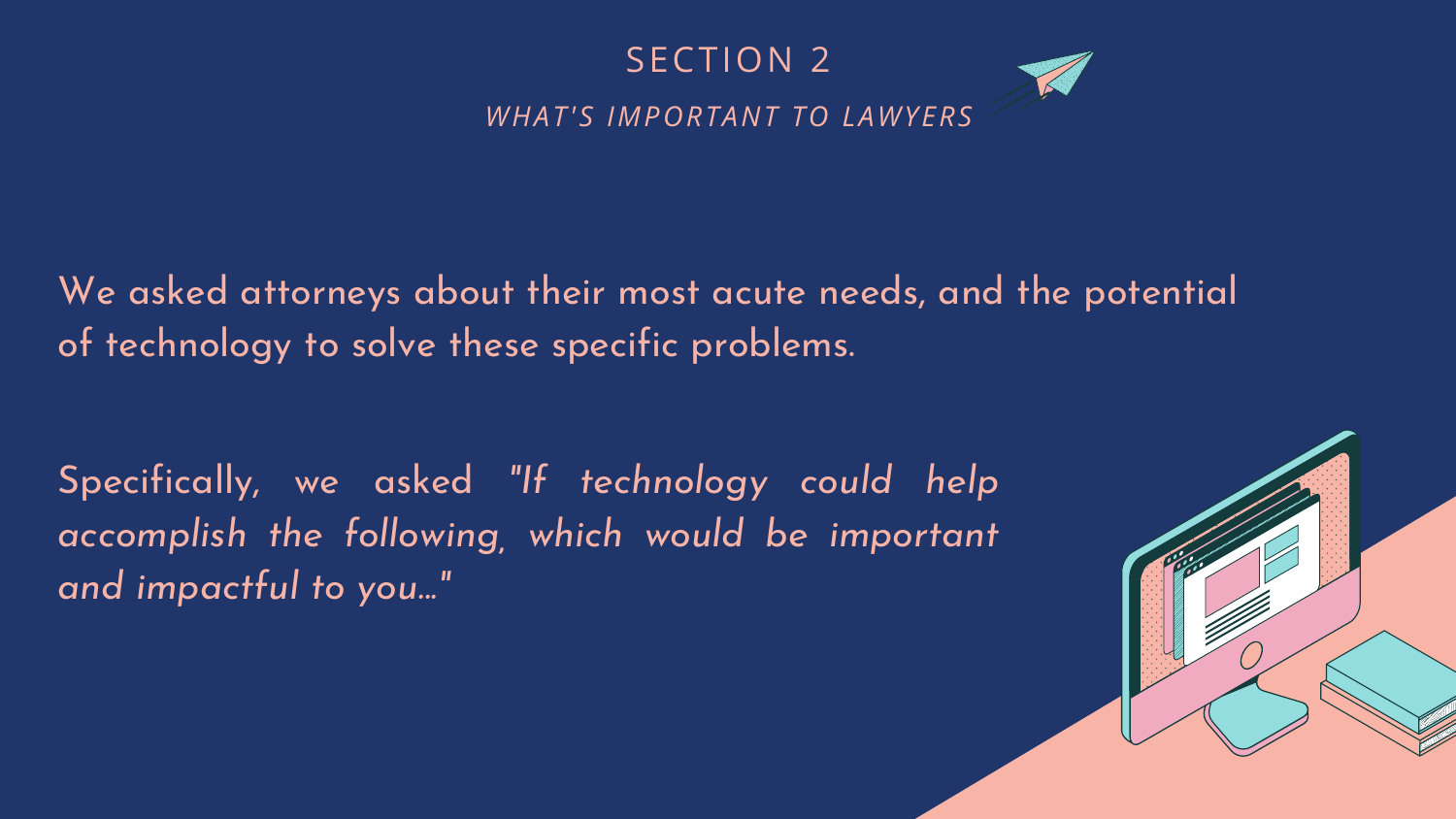## **Technology Needs**



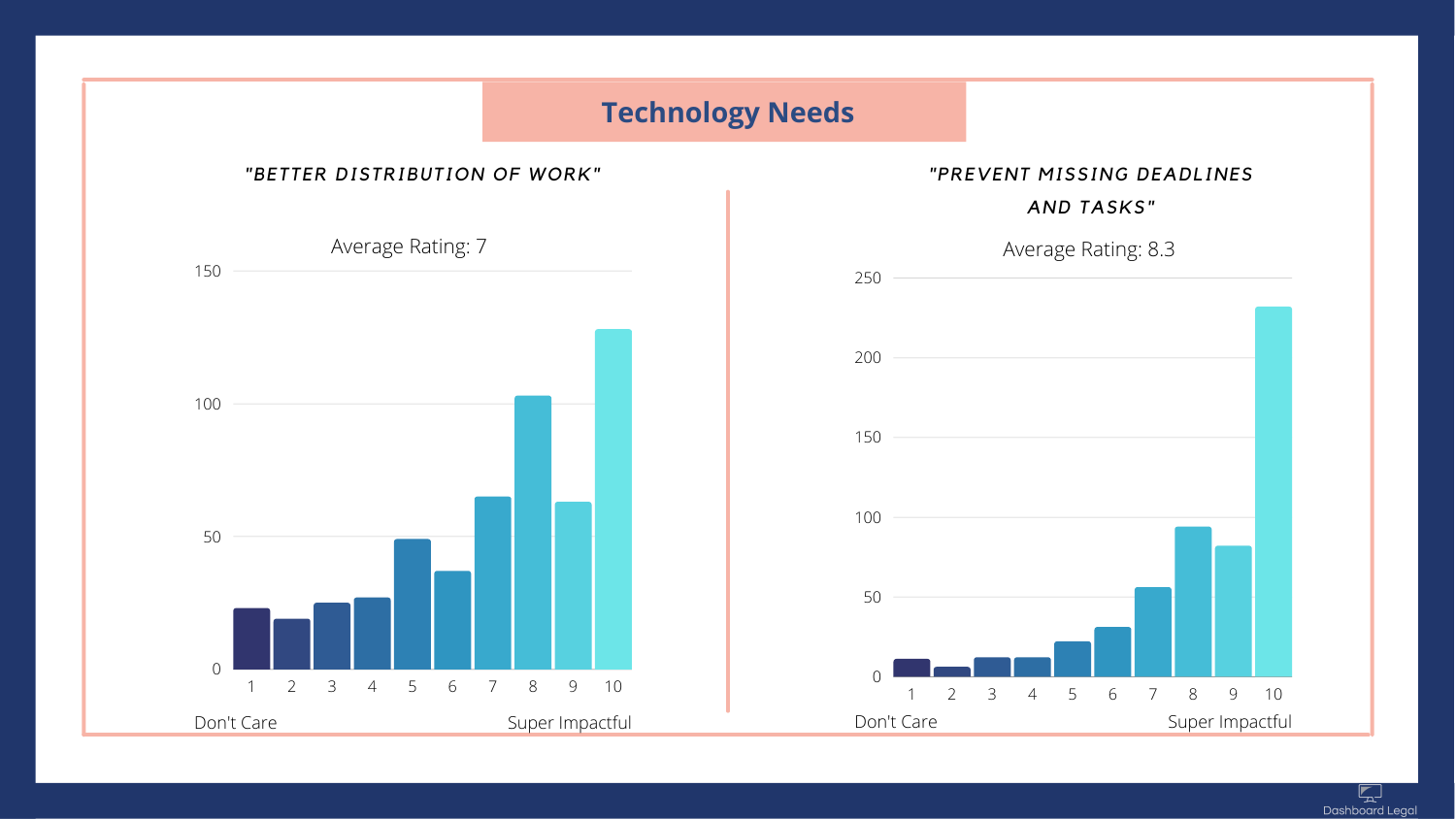**Technology Needs**



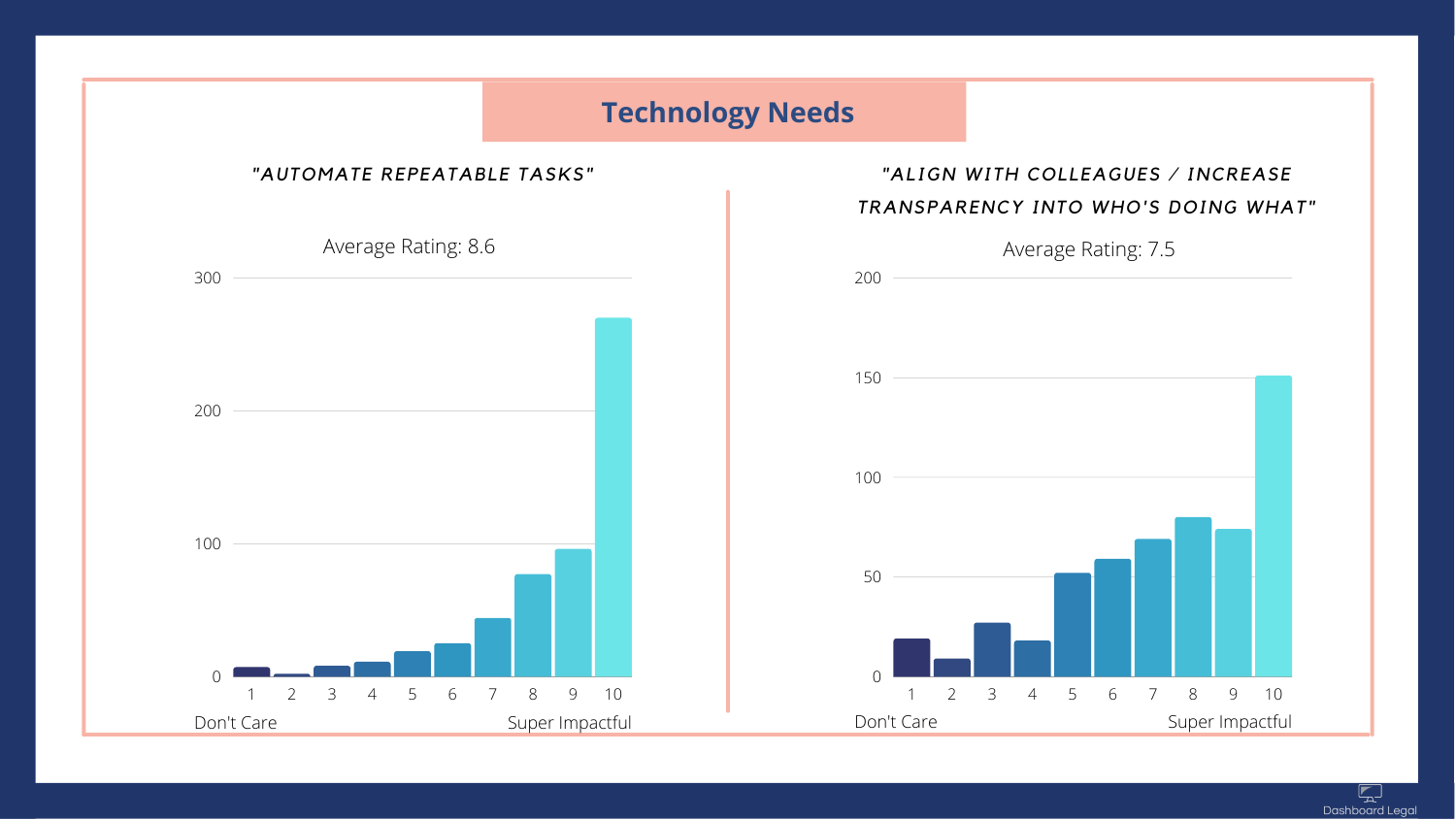## **Technology Needs**



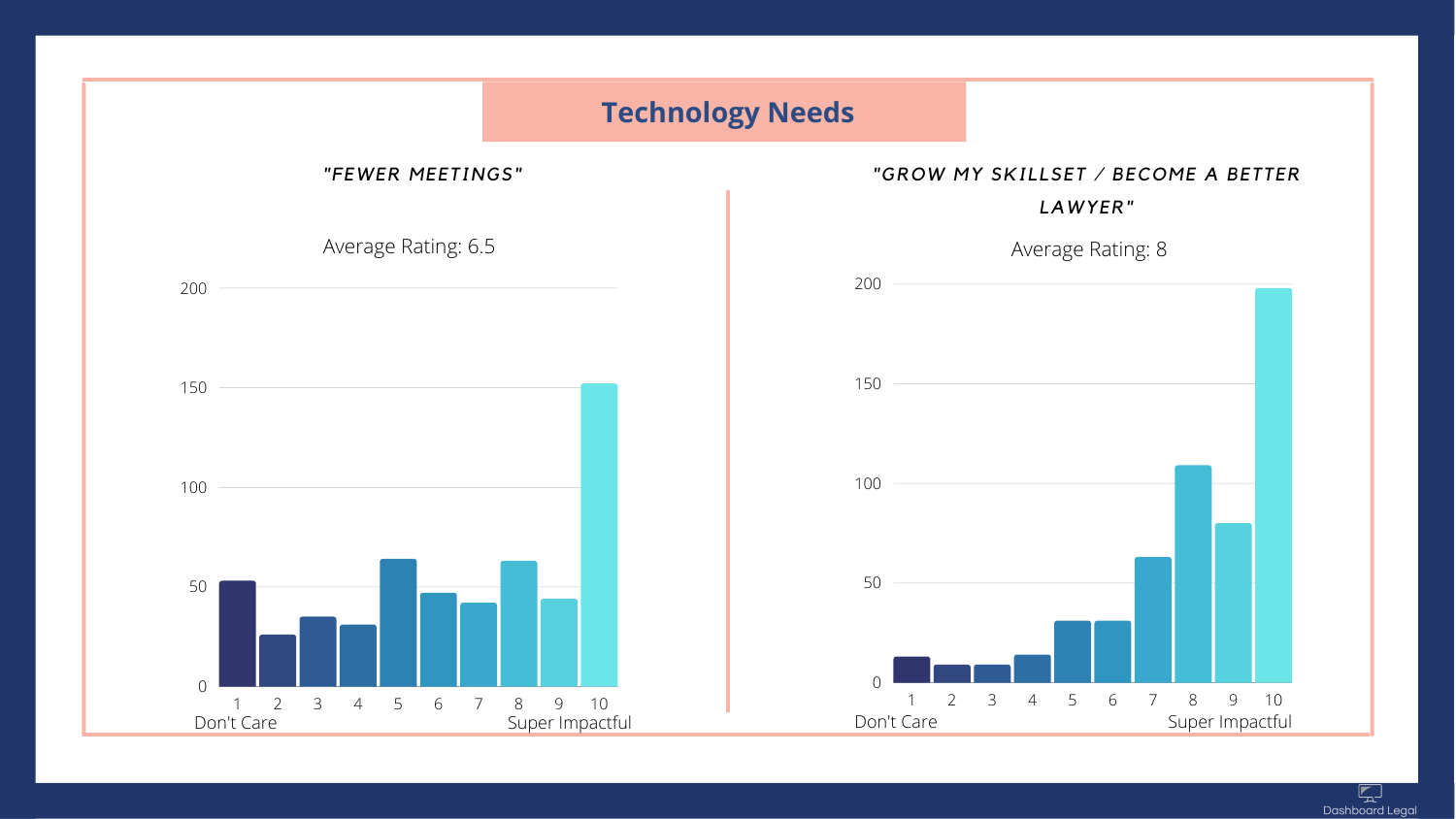As the data demonstrate, lawyers are generally ambivalent or slightly negative about current technologies, but feel strongly **about the need for certain types of solutions.**

Email (6.3)

Better Distribution of Work (7)



Time-Keeping (4.2)

Overall Satisfaction with Technology (3.7)





Automate Repeatable Tasks (8..6)

DMS (4.7) Prevent Missed Deadlines (8.3)

Transparency of Work (7.5)

Grow Skillset (8)

### *EXISTING TOOLS NEW SOLUTIONS*

1 Hate it - 10 Love it 1 Don't Care - 10 Super Impactful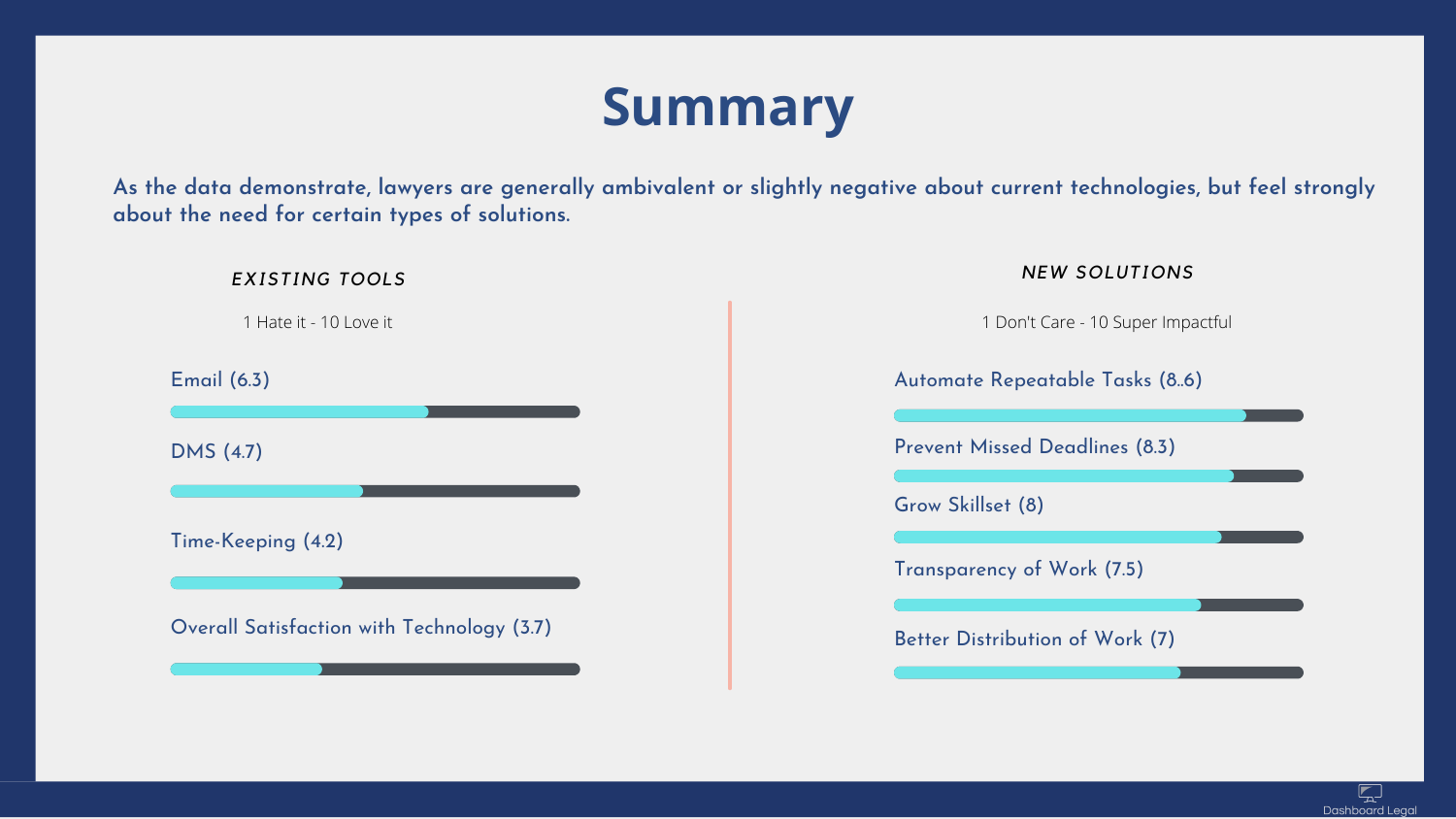**This survey focused on organizational needs of attorneys - how they interact with technology to get the job done. Workflow challenges are not unique to lawyers, but how lawyers interact with their technology is unique.**

**Attorneys may be OK drudging along with current tools (what choice to they have?). Yet lawyers have clear and acute workflow needs, including increased transparency of work, preventing missed deadlines, and growing their skillset. Are you implementing tools to retain your top young talent?**

**We invite innovators and forward-thinkers on our mission to improve attorney workflow - to reduce the tedium in the day-to-day, and create new delightful ways to interact with technology** *to get the job done***.**





# **Conclusion**